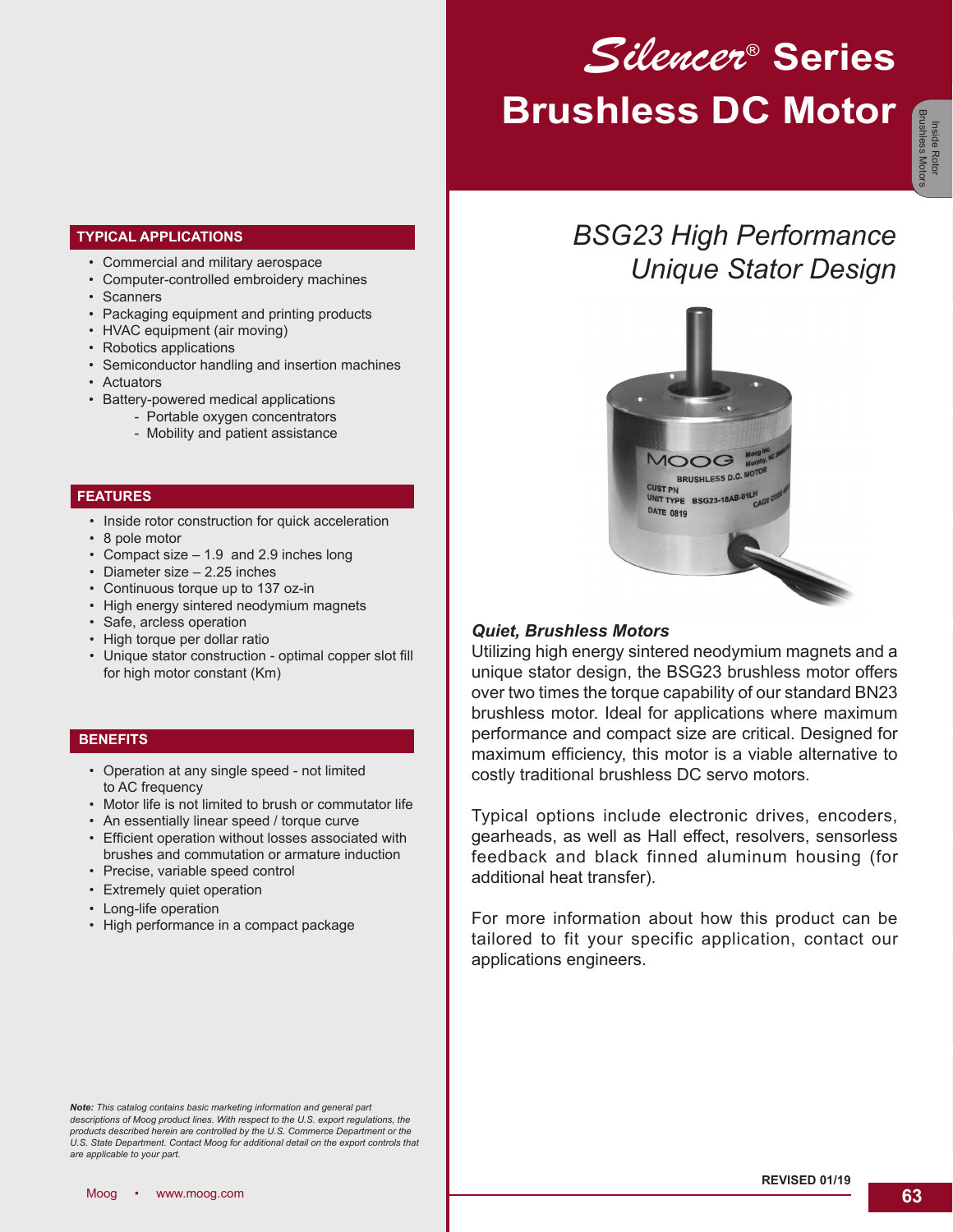### **SPECIFICATION AND NUMBERING SYSTEM**

### *Part Numbering System Guide*

Inside Rotor Brushless Motors

Brushless Motors



### **BSG23 SPECIFICATIONS -**

*Continuous Stall Torque 47 - 137 oz-in (XX - XX Nm) Peak Torque 300 - 907 oz-in (2.1 - 6.4 Nm)*

|                                 |                                          |             | BSG23-18AB - □□ ■ ■ □ |             | BSG23-28AA - □□ <b>Ⅰ F □</b> |             |             |          |  |
|---------------------------------|------------------------------------------|-------------|-----------------------|-------------|------------------------------|-------------|-------------|----------|--|
|                                 |                                          | 01          | 02                    | 03          | 01                           | 02          | 03          | Τ        |  |
| L - Length                      | inches                                   |             | 1.9                   |             |                              | 2.9         |             |          |  |
|                                 | millimeters                              |             | 48.26                 |             |                              | 73.66       |             | DI       |  |
| <b>Terminal Voltage</b>         | volts DC                                 | 12          | 24                    | 48          | 12                           | 24          | 48          |          |  |
| Peak Torque                     | oz-in                                    | 300         | 300                   | 300         | 849                          | 896         | 907         |          |  |
|                                 | Nm                                       | 2.1         | 2.1                   | 2.1         | 5.995                        | 6.32        | 6.4         |          |  |
| <b>Continuous Stall Torque</b>  | oz-in                                    | 47          | 56                    | 59          | 133                          | 137         | 137         |          |  |
|                                 | Nm                                       | 0.33        | 0.40                  | 0.42        | 0.94                         | 0.97        | 0.97        |          |  |
| <b>Rated Speed</b>              | <b>RPM</b>                               | 4000        | 4000                  | 4000        | 2255                         | 2411        | 2319        |          |  |
|                                 | rad/sec                                  | 419         | 419                   | 419         | 236                          | 252         | 243         |          |  |
| Rated Torque                    | oz-in                                    | 45          | 54                    | 57          | 109                          | 110         | 117         |          |  |
|                                 | Nm                                       | 0.32        | 0.38                  | 0.40        | 0.77                         | 0.78        | 0.83        | Н        |  |
| <b>Rated Current</b>            | Amps                                     | 14.0        | 8.4                   | 4.7         | 19.8                         | 11.0        | 5.53        |          |  |
| <b>Rated Power</b>              | watts                                    | 133.14      | 159.76                | 168.64      | 182                          | 196         | 201         |          |  |
| <b>Torque Sensitivity</b>       | oz-in/amp                                | 3.54        | 7.08                  | 14.0        | 4.95                         | 10.1        | 20.5        |          |  |
|                                 | Nm/amp                                   | 0.025       | 0.050                 | 0.099       | 0.035                        | 0.071       | 0.15        |          |  |
| <b>Back EMF</b>                 | volts/KRPM                               | 2.62        | 5.24                  | 10.35       | 3.64                         | 7.52        | 15.2        |          |  |
|                                 | volts/rad/sec                            | 0.025       | 0.050                 | 0.099       | 0.034                        | 0.072       | 0.145       |          |  |
| <b>Terminal Resistance</b>      | ohms                                     | 0.10        | 0.28                  | 1.00        | 0.072                        | 0.232       | 0.930       | ł        |  |
| <b>Terminal Inductance</b>      | mH                                       | 0.12        | 0.46                  | 1.84        | 0.111                        | 0.448       | 1.872       |          |  |
| <b>Motor Constant</b>           | oz-in/sq.rt.watt                         | 11.19       | 13.38                 | 14.00       | 18.45                        | 20.97       | 21.26       |          |  |
|                                 | Nm/sq.rt.watt                            | 0.079       | 0.094                 | 0.099       | 0.143                        | 0.148       | 0.149       | No<br>1. |  |
| Rotor Inertia                   | oz-in-sec <sup>2</sup> x10 <sup>-3</sup> | 0.99        | 0.99                  | 0.99        | 2.32                         | 2.32        | 2.32        | 2.<br>3. |  |
|                                 | $g$ -cm <sup>2</sup>                     | 69.9        | 69.9                  | 69.9        | 1638                         | 1638        | 1638        | 4.       |  |
| Weight                          | 0Z                                       | 17          | 17                    | 17          | 34                           | 34          | 34          | 5.       |  |
|                                 | g                                        | 483         | 483                   | 483         | 1417                         | 1417        | 1417        |          |  |
| # of Poles                      |                                          | 8           | 8                     | 8           | 8                            | 8           | 8           | *Ma      |  |
| Timing                          |                                          | $120^\circ$ | $120^\circ$           | $120^\circ$ | $120^\circ$                  | $120^\circ$ | $120^\circ$ | ™Ma      |  |
| Mech. Time Constant             | ms                                       | 1.12        | 0.78                  | 0.72        | 0.79                         | 0.74        | 0.73        | Sele     |  |
| <b>Electrical Time Constant</b> | ms                                       | 1.15        | 1.64                  | 1.84        | 2.45                         | 2.59        | 2.62        | $\top$   |  |
| <b>Thermal Resistivity</b>      | deg. C/watt                              | 3.00        | 3.00                  | 3.00        | 2.34                         | 1.91        | 2.00        |          |  |
| Speed/Torque Gradient           | rpm/oz-in                                | 13.0        | 10.8                  | 11.2        | 8.7                          | 7.2         | 7.5         |          |  |
| No Load                         | rpm                                      | 4600        | 4600                  | 4600        | 3200                         | 3200        | 3200        |          |  |

### *Timing Diagram for Hall Switches*

| <b>DEGREES</b>     | <b>ELEC</b> | $\bullet$ | 8  | 120 |    | $\frac{5}{2}$ $\frac{5}{2}$ $\frac{5}{2}$ |   |    | 360<br>င္ၿ |   | 180<br>120 |     | 240<br>ន្ល |   | 360 |
|--------------------|-------------|-----------|----|-----|----|-------------------------------------------|---|----|------------|---|------------|-----|------------|---|-----|
|                    | <b>MECH</b> | ۰         | 45 | ន   | 45 | 8                                         |   | 75 | 105<br>ຘ   |   | 135<br>120 | 150 | 89<br>÷    |   | 180 |
| S1 OUT             |             |           |    |     |    |                                           |   |    |            |   |            |     |            |   |     |
| S <sub>2</sub> OUT |             |           |    |     |    |                                           |   |    |            |   |            |     |            |   |     |
| S3 OUT             |             |           |    |     |    |                                           |   |    |            |   |            |     |            |   |     |
|                    |             |           |    |     |    |                                           |   |    |            |   |            |     |            |   |     |
| A COIL             |             |           | -  | 0   | ÷  | ÷                                         | 0 | -  | -          | 0 | ÷          | ÷   | 0          | - |     |
| <b>B COIL</b>      |             |           | ÷  | ÷   | 0  |                                           | - | 0  | ٠          | ÷ | 0          |     |            | 0 |     |
| C COIL             |             |           | 0  |     |    | $\Omega$                                  | ٠ | ÷  | $\Omega$   |   | -          | 0   | ٠          | ÷ |     |
|                    |             |           |    |     |    |                                           |   |    |            |   |            |     |            |   |     |

### **All Effect Switches**



Notes:

- Motor mounted to a  $4 \times 4 \times 1/4$  inches aluminum plate, still air.
- Maximum winding temperature of 155°C.
- Typical electrical specifications at 25°C.
- Motor Terminal Voltages are representative only; motors may be operated at voltages other than those listed in the table. For assistance please contact our applications engineer.
- Calculated (theoretical) speed/torque gradient.

ny other custom mechanical options are available – consult factory. any other winding options are available – consult factory.

ect your options below and place their code in its corresponding block as shown above. **OTHER OPTIONS** D – Drive G – Gearhead E – Encoder **TERMINATION** L – Leads (std) C – Connector M– MS connector T TERMINATION **F** FEEDBACK OPTIONS O H – Hall Effect (std) R – Resolver S – Sensorless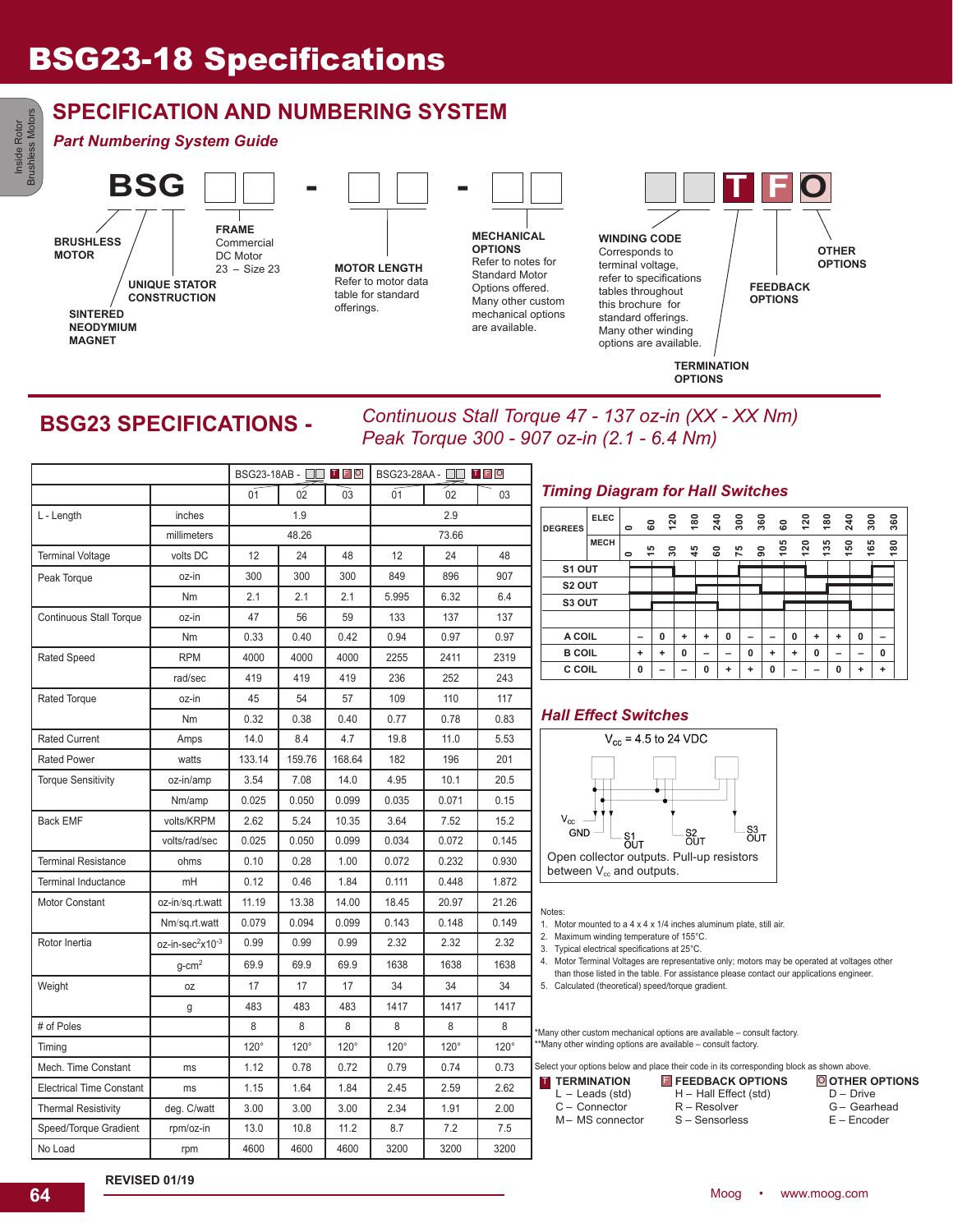### BSG23-18 Performance Curves



#### *BSG23-18 Performance Curves*







BSG23-18[ ][ ]-03LH: Continuous & Intermittent Operation at 48 Volt DC



**Note**: Intermittent operation is based on a 20% duty cycle of one minute on, four minutes off. Please contact the factory regarding the duty cycle of your application.